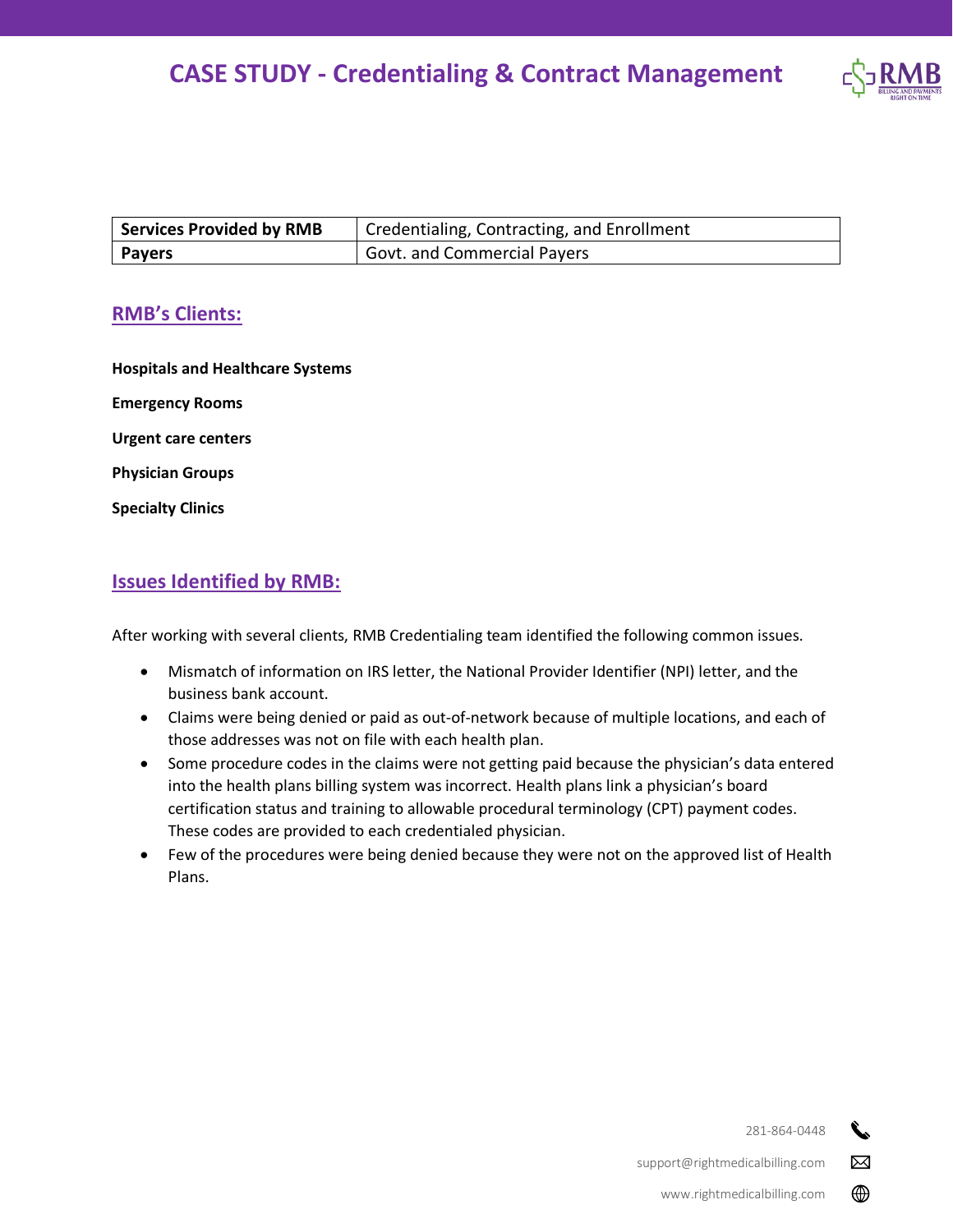

### **RMB's Credentialing Process & Approach:**

**Right Medical Billing** has two separate credentialing and contract management teams to work with Govt. and commercial payers. Our teams follow a credentialing process that includes a review of a physician's completed education, training, residency, and licenses. It also includes any certifications issued by a board in the physician's area of specialty.



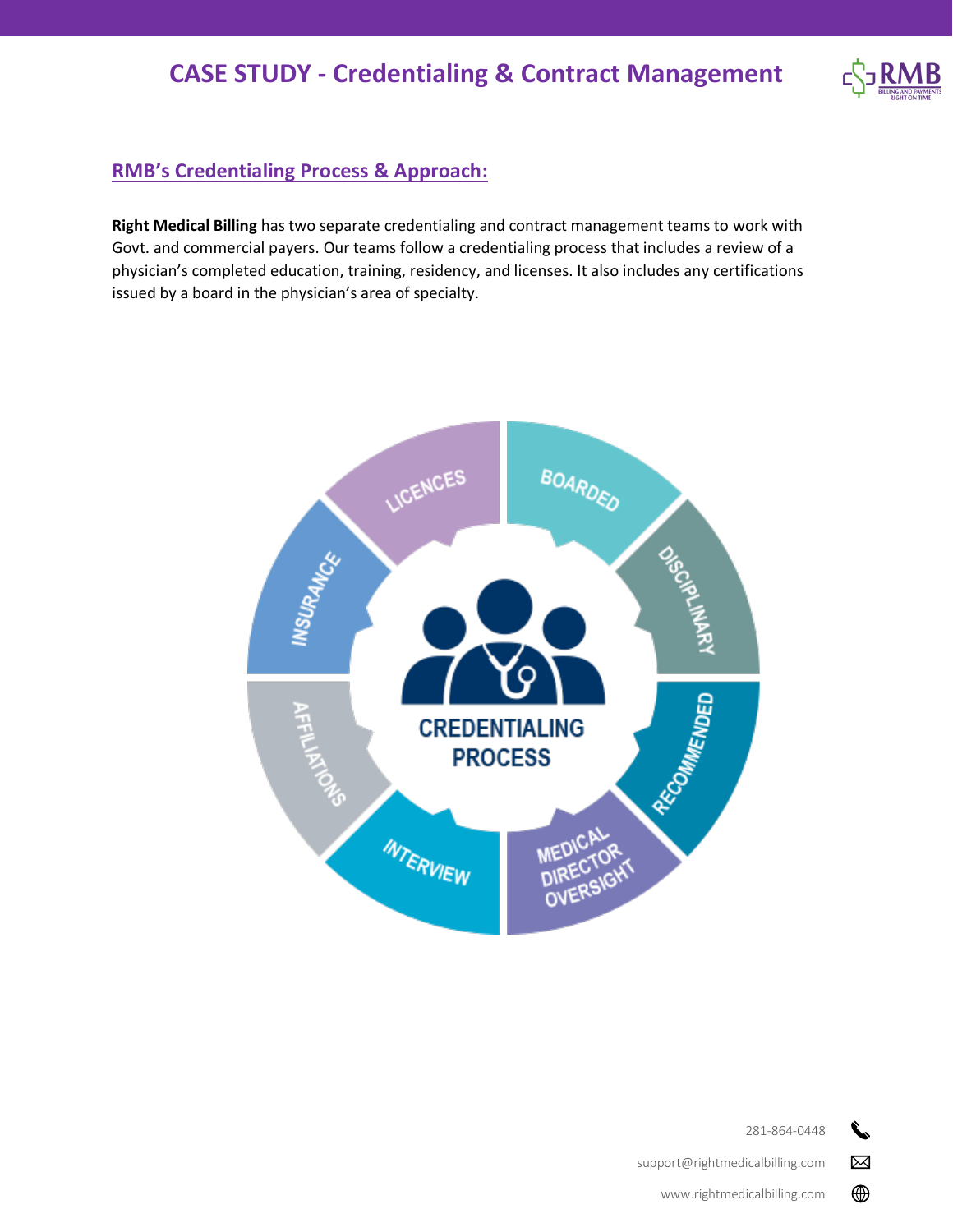## **CASE STUDY - Credentialing & Contract Management**



**Services provided to Physicians, Speciality Clinics, Urgent care centers, Hospitals, and Healthcare Systems.**

#### **Source Verification:**



RMB Credentialing team reviewed all the information submitted in accordance with Joint Commission, state, and NCQA requirements. All information was verified and made available for credential committees or hiring groups. Items verified on each physician application included:

State license(s)

DEA & CDS registrations

Clinical privileges at the primary hospital

Board Certification(s)

Malpractice Coverage

Medical Education and Graduate Training

Medicare/Medicaid sanctions

National Practitioner Data Bank queries

281-864-0448

 $\boxtimes$ ⊕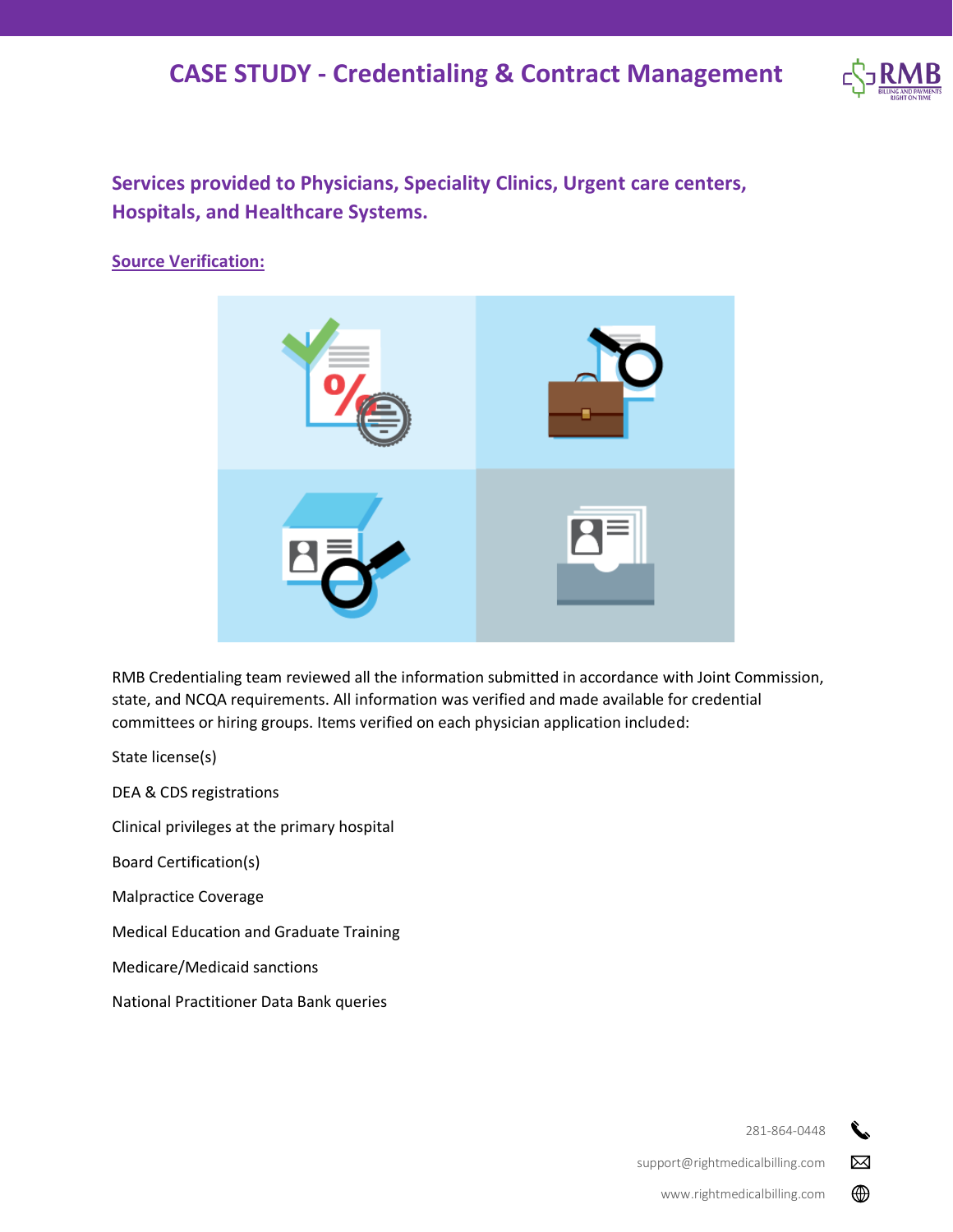

### **Credentialing & Contracting:**



RMB Credentialing team Identified all managed care health plans available in the identified geographic area.

Provided contract negotiations for managed care contracts.

Enrolled physician(s) into all participating health plans and hospitals.

Completed all re-credentialing applications and re-appointments.

Obtained Medicare and Medicaid provider numbers.

Obtained and Maintained CAQH.

Obtained and Maintained NPI Numbers.

Maintained current certificates; including medical licenses, DEA and DPS certificates, malpractice face sheets, CLIA, board certification, PPD test, and CME's.

Filed and maintained updated credentials with local IPA's and PHO's; forwarded all updated licenses to contracted health plans and hospital affiliations.

Requested allowed fee schedules for billing codes provided by each health plan.

Assisted with a name change, Tax ID change, and relocation, etc.

Assisted in making sure the health plans have the correct demographic information on file.

Obtained and completed all applications and agreements.

281-864-0448

 $\boxtimes$ 

⊕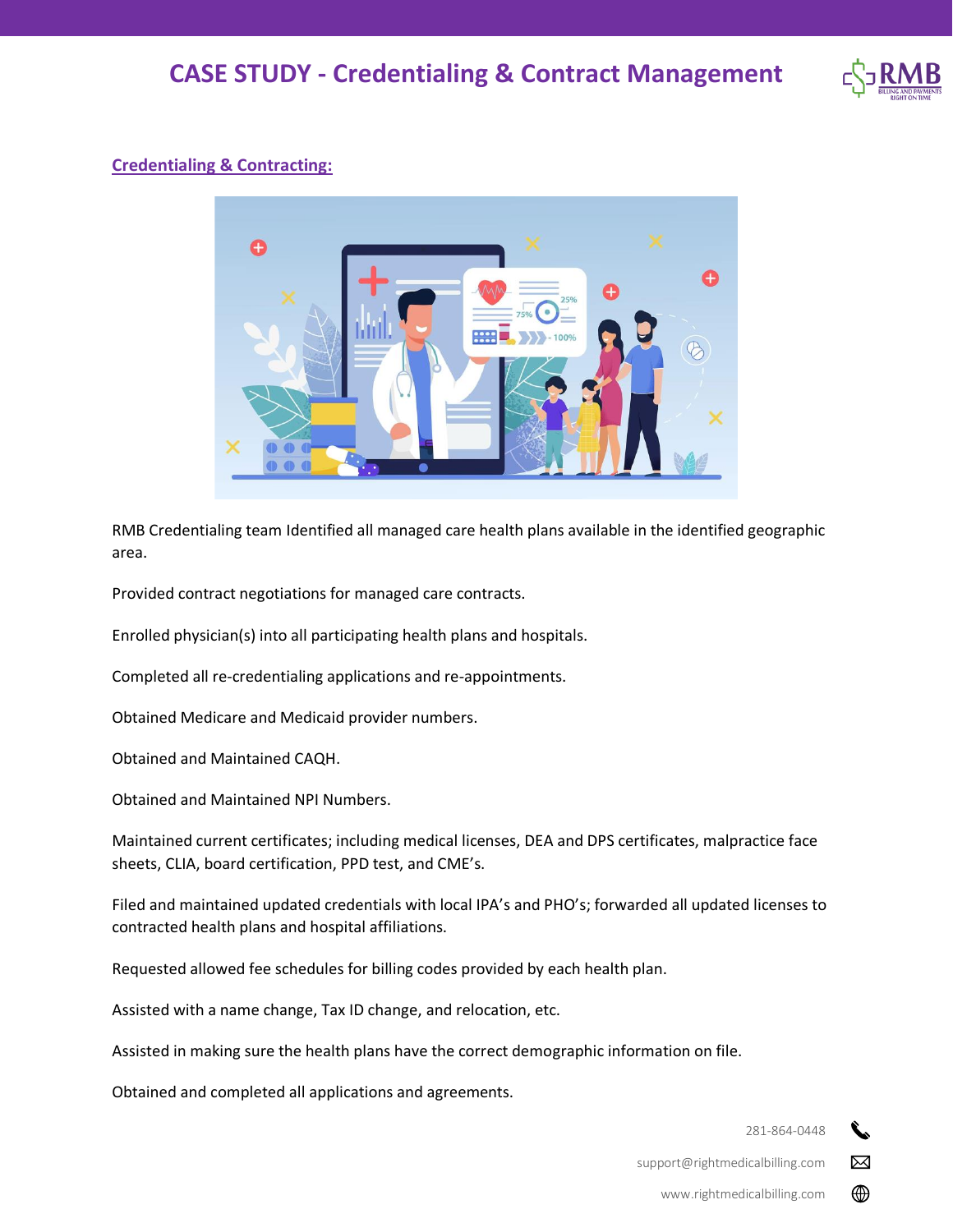# **CASE STUDY - Credentialing & Contract Management**



#### **Services provided to Free Standing Emergency Rooms.**

Assisted with a name change, Tax ID change, relocation, etc.

Assisted in making sure the health plans have the correct demographic information on file.

Assisted in creating Provider's profiles in Insurance records so the claims can be processed as OON for Free Standing Emergency Rooms.

Enrolled Free Standing Emergency Rooms with Medicare as a Temporary Hospital during Covid 19 Crisis.

#### **Services provided to DME Providers.**

Identified all managed care health plans available in the identified geographic area for the DME Providers.

Enrolled DME Providers into all participating health plans.



281-864-0448

 $\boxtimes$ 

⊕

support@rightmedicalbilling.com

www.rightmedicalbilling.com